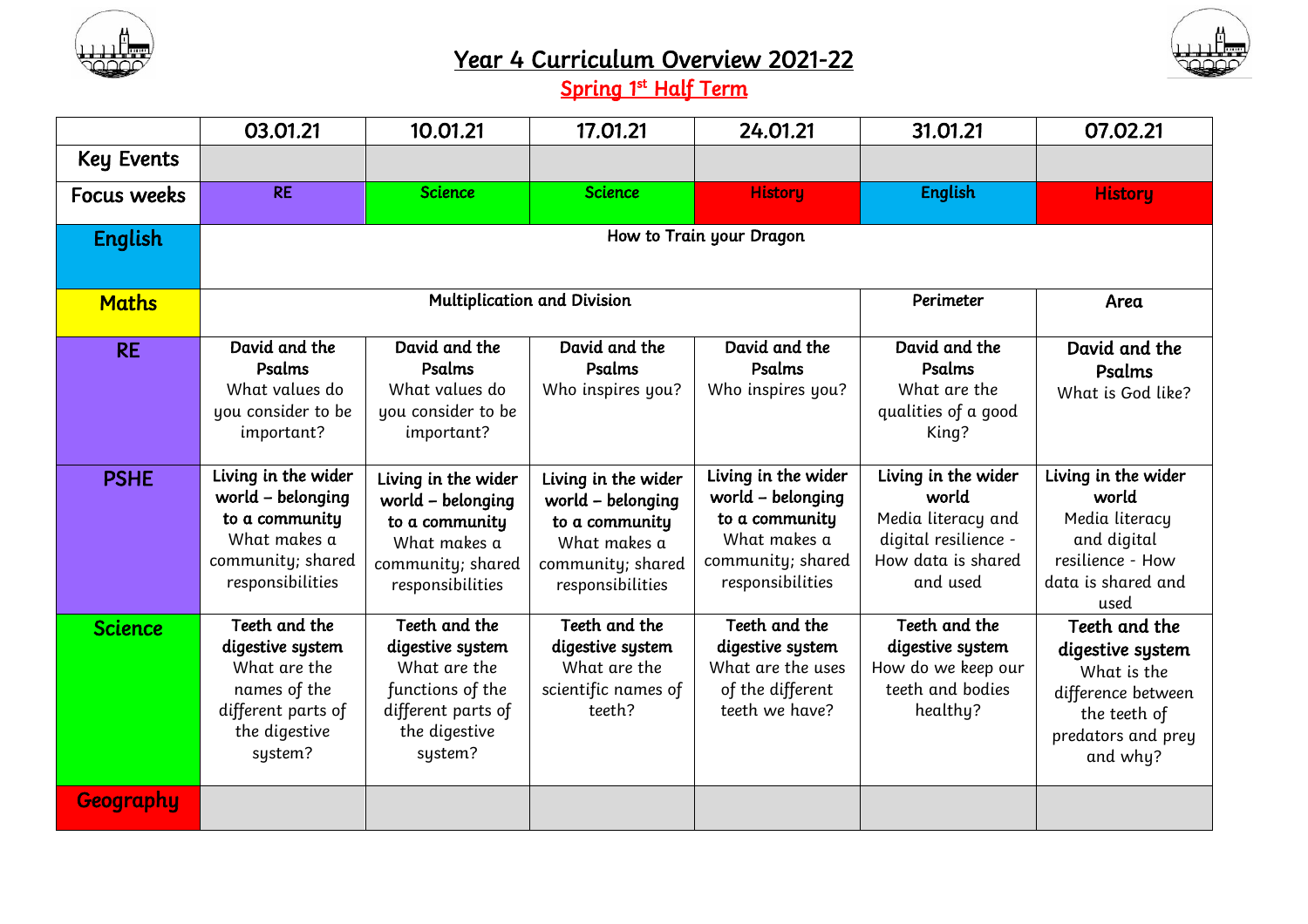

## Year 4 Curriculum Overview 2021-22



| <b>Hotel Comment Comment Comment Comment Comment Comment Comment Comment Comment Comment Comment Comment Comment Comment Comment Comment Comment Comment Comment Comment Comment Comment Comment Comment Comment Comment Comment</b> | <u>____</u>          |                      |                       |                     |                        |                       |  |
|--------------------------------------------------------------------------------------------------------------------------------------------------------------------------------------------------------------------------------------|----------------------|----------------------|-----------------------|---------------------|------------------------|-----------------------|--|
| <b>History</b>                                                                                                                                                                                                                       | <b>Vikings</b>       | <b>Vikings</b>       | <b>Vikings</b>        | <b>Vikings</b>      | <b>Vikings</b>         |                       |  |
|                                                                                                                                                                                                                                      | Why did the          | Who were the         | What were the         | What was a Viking   | What is Danegeld?      |                       |  |
|                                                                                                                                                                                                                                      | Vikings invade       | Vikings and where    | Vikings known for?    | raid and why did    |                        |                       |  |
|                                                                                                                                                                                                                                      | Britain?             | did they come        |                       | they happen?        |                        |                       |  |
|                                                                                                                                                                                                                                      |                      | from?                |                       |                     |                        |                       |  |
| Art & Design                                                                                                                                                                                                                         |                      |                      |                       |                     |                        |                       |  |
| D&T                                                                                                                                                                                                                                  | Sketching            | Sketching and        | Shading               | Adding texture      | Clay work              | Clay work             |  |
|                                                                                                                                                                                                                                      | How can we           | Shading              | How can shading       | When and why        | How do we              | How do we add         |  |
|                                                                                                                                                                                                                                      | identify details     | How can a sketch     | be used to give a     | should we           | manipulate clay to     | texture to clay using |  |
|                                                                                                                                                                                                                                      | through sketching?   | be improved by       | sketch shape and      | introduce texture?  | form shape?            | different tools?      |  |
|                                                                                                                                                                                                                                      |                      | shading?             | depth?                |                     |                        |                       |  |
| <b>Music</b>                                                                                                                                                                                                                         |                      |                      |                       | Young voices        |                        |                       |  |
| Computing                                                                                                                                                                                                                            | Iprogram - ikick -   | Iprogram - itilt -   | Iprogram - isense -   | Iprogram - ispin -  | Iprogram - idesign -   |                       |  |
|                                                                                                                                                                                                                                      | To understand that   | To understand that   | To understand that    | To understand that  | To demonstrate their   |                       |  |
|                                                                                                                                                                                                                                      | physical devices     | computer             | robots can respond    | objects in the real | understanding and      |                       |  |
|                                                                                                                                                                                                                                      | can be               | programs consist     | to surroundings       | world move using    | skills about robotics. |                       |  |
|                                                                                                                                                                                                                                      | programmed.          | of instructions that | using sensors.        | gears.              |                        |                       |  |
|                                                                                                                                                                                                                                      |                      | can be followed by   | To understand that    |                     |                        |                       |  |
|                                                                                                                                                                                                                                      |                      | a robot.             | behaviour can be      |                     |                        |                       |  |
|                                                                                                                                                                                                                                      |                      | To use sequence      | programmed to         |                     |                        |                       |  |
|                                                                                                                                                                                                                                      |                      | and repetition in    | respond to data       |                     |                        |                       |  |
|                                                                                                                                                                                                                                      |                      | programs.            | from sensors.         |                     |                        |                       |  |
| <b>MFL</b>                                                                                                                                                                                                                           | French -             | French -             | French -              | French -            | French - Playground    | French - Playground   |  |
|                                                                                                                                                                                                                                      | Playground           | Playground           |                       | Playground          |                        |                       |  |
| P.E                                                                                                                                                                                                                                  | To select travelling | To use a range of    | To create a           | To create a         | To explore the         | To create a full      |  |
|                                                                                                                                                                                                                                      | actions to convey    | traveling steps      | sequence with a       | mirrored sequence   | qualities of different | performance from      |  |
|                                                                                                                                                                                                                                      | different            | following a          | partner.              | with a partner that | characters.            | both of the           |  |
|                                                                                                                                                                                                                                      | characters, along    | planned pathway.     | To link sequences     | tells a story.      | Reflection - To listen | sequences made and    |  |
|                                                                                                                                                                                                                                      | varied pathways.     | Reflection - To stop | together.             | Reflection - To     | and respond to         | demonstrate strong    |  |
|                                                                                                                                                                                                                                      | Reflection - To      | and think about      | Reflection - To       | understand why it   | feedback.              | character skills      |  |
|                                                                                                                                                                                                                                      | think about what     | what you are doing   | reflect on how to     | is important to     |                        | throughout.           |  |
|                                                                                                                                                                                                                                      | you have read,       | and how you are      | link three sequences  | reflect on what you |                        | Reflection - To       |  |
|                                                                                                                                                                                                                                      | heard and seen and   | doing it.            | together effectively. | are doing to        |                        | understand how        |  |
|                                                                                                                                                                                                                                      |                      |                      |                       | improve.            |                        |                       |  |